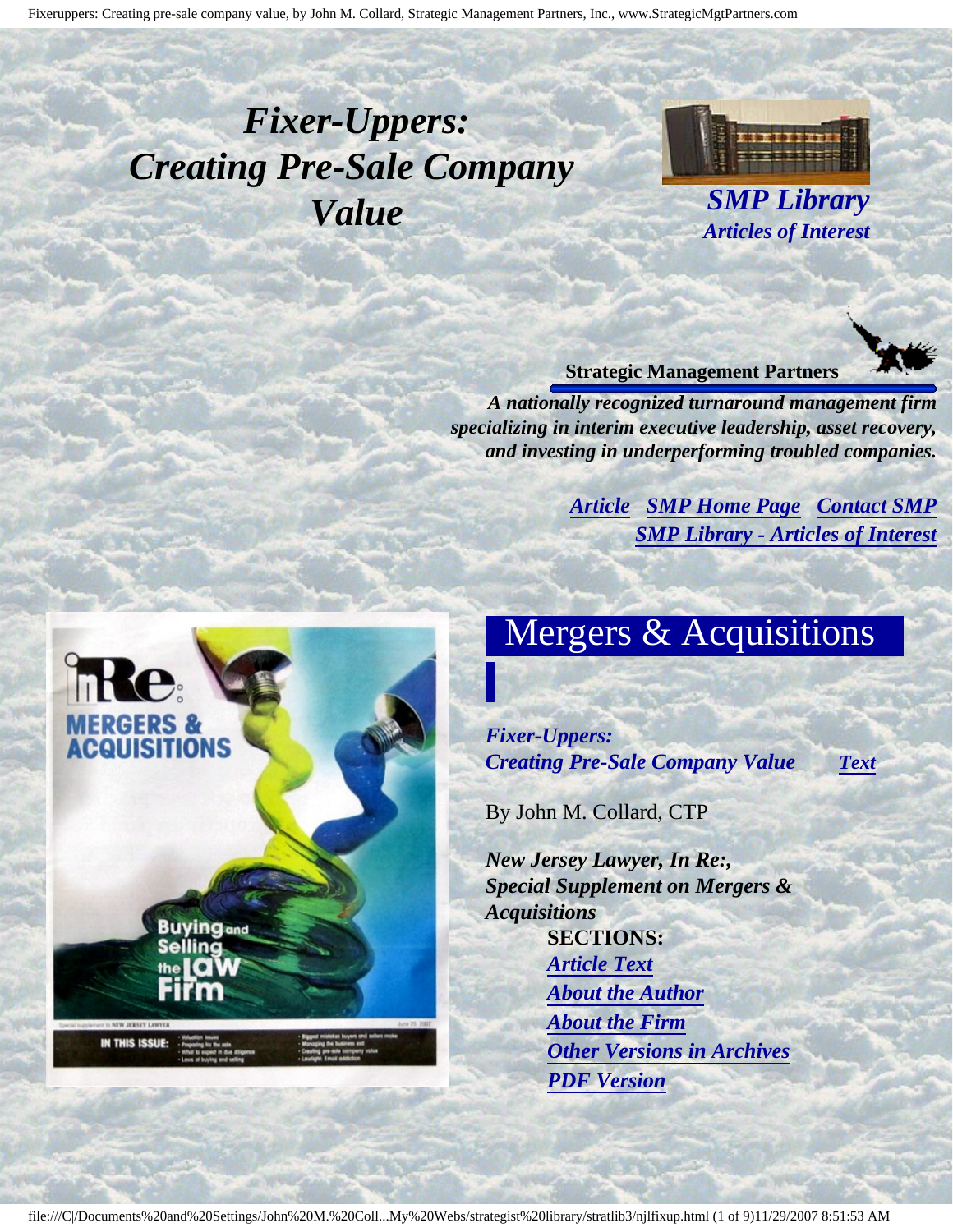*[Sections](#page-0-2) [Index](#page-0-3)*

#### Mergers & Acquisitions

## **Fixer-Uppers: Creating Pre-Sale Company Value**

#### By John M. Collard

**Outlines a process for building value into companies and the role of a turnaround specialist in asset recovery and valuation preservation for troubled companies. How to invest in underperforming companies.**

Valuing a company is the easy part; creating that value in the first place so you can measure it is a more formidable task. Determining value is more art form than science. True value can only be established at the time of a transaction, where willing buyer tenders payment and willing seller accepts it in exchange.

Investing in under-performers has become a more acceptable practice. It can be very profitable if you know what to look for and how to execute, as many buyout firms and investors are finding out. You must:

- ascertain if a company is turnable;
- know how to fix the problems;
- avoid spending money on past-sins;
- obtain at the right price;
- manage the turnaround; and
- sell at increased value.

This is simply stated yet tricky to implement. But there is a process to provide positive results.

This niche market allows investors to capitalize on initial positive results, which have become stalled investments. Seek enterprises with a critical capital shortage, with future potential. Selectively acquire companies that can provide quality products at competitive prices that are severely undervalued due to ineffective management, and/or lack of market direction and unacceptable penetration. There are opportunities that require capital, yet lack competitive market experience and essential managerial skills where the economy is masking the real situation. Take advantage of distressed level asset pricing and invest cents on the dollar in exchange for large returns. The infusion of capital put into the hands of a leader with a sound strategy and a return-on equity goal in mind can be a powerful motivator.

The key to returns from investing in under-performers is to build properties future buyers want to invest in. Build an enterprise with the sole purpose of selling it at maximum value - concentrate on exit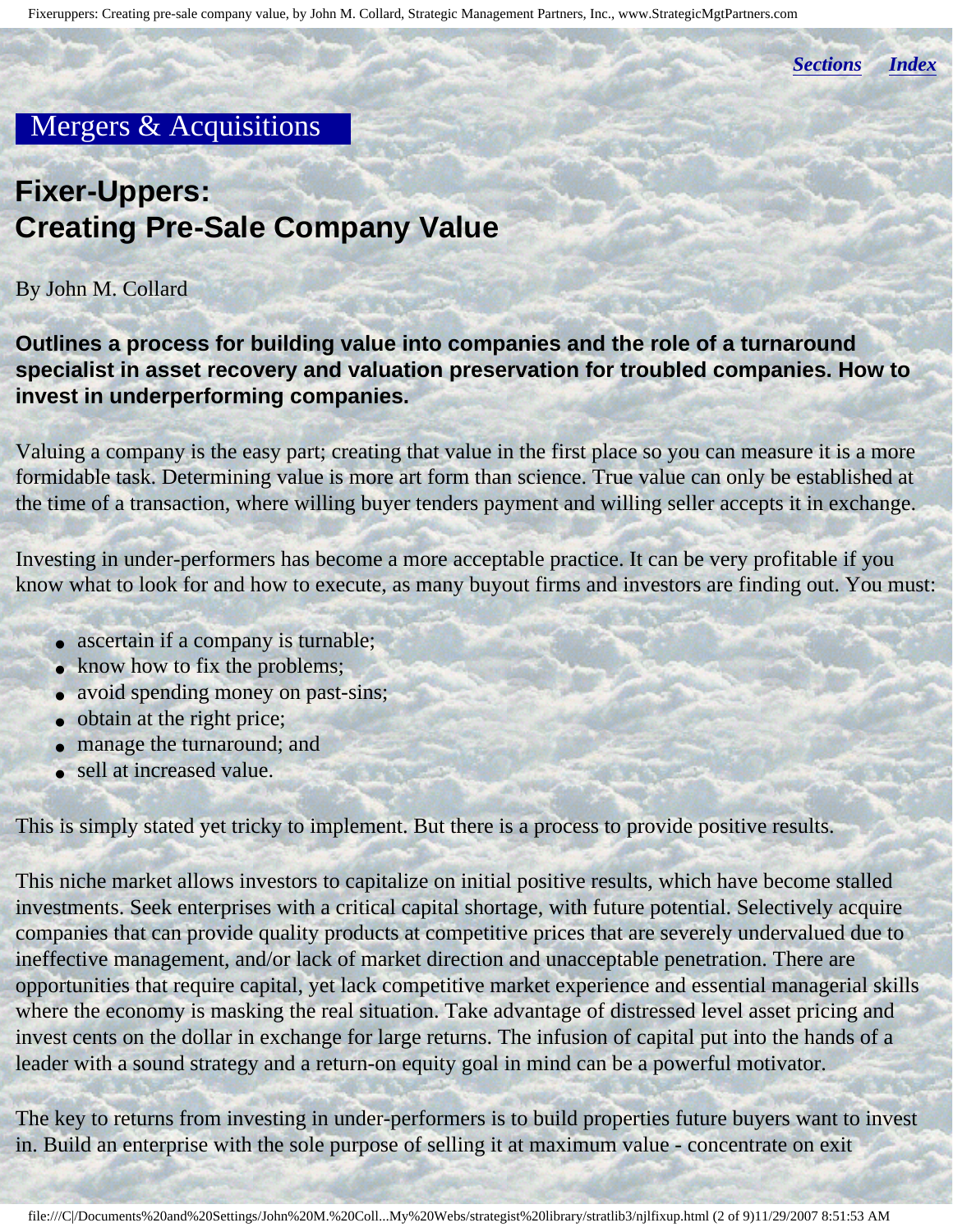strategies from the start. Build 'going concern value' to yield peak results. Provide what future buyers look for:

- Consistency of businesses that create value;
- High probability of future cash flows;
- Marketing-oriented management team;
- Track record demonstrating ability to sell and compete, develop, produce and distribute products, thrive and grow;
- Realistic return potential from their fair entry valuation.

There is great value in shining up or rebuilding an entity and setting it on a path toward long-term growth - then making your exit.

There are many buyers who accept lower return rates for stable growth and shy away from underperformers until they have been fixed. Leave some future enticement for your buyers.

#### **Recovery cycle**

Whether you invest in a new entity, a portfolio property gone bad, or a DIP opportunity, the recovery cycle is much the same. This cycle starts with a mismanagement slide into trouble, you determine viability and invest, renew the entity's health, and ultimately sell the property.

All troubled entities reach that state through a progression of mismanagement - from officers to board members to investors. The current owners have the opportunity to repair the damage and rebuild value into the company. When the entity is at a precipice there is opportunity. Owners, lenders and other stakeholders will have little choice but to bargain, and deals can be made. Be cautious however: Many wait too long and while doing so allow the value to deteriorate completely. Avoid the pitfall of investing in an insolvent company with no fix available. As surprising as this sounds, many do.

Determine turnaround viability by truly understanding the two or three things wrong within the company causing its breakdown. Don't be fooled by symptoms, and never listen to current senior management; if they knew what was wrong they should have fixed it before now.

Make certain you have solutions to fix the real problems that no one else has used, perhaps because you can bring new non-cash resources or applications to influence the revitalization. Take advantage of mispriced material inputs, labor, assets or capacity and intellectual property. The answer is never, "just add cash", and always requires new leadership to implement change.

Negotiate acceptable terms that allow for substantial upside when your work is done. Now you can invest. If there are no solutions, creditors won't cooperate, or the price unrealistic, go on to the next deal. Finding good turnable deals is fundamental to success.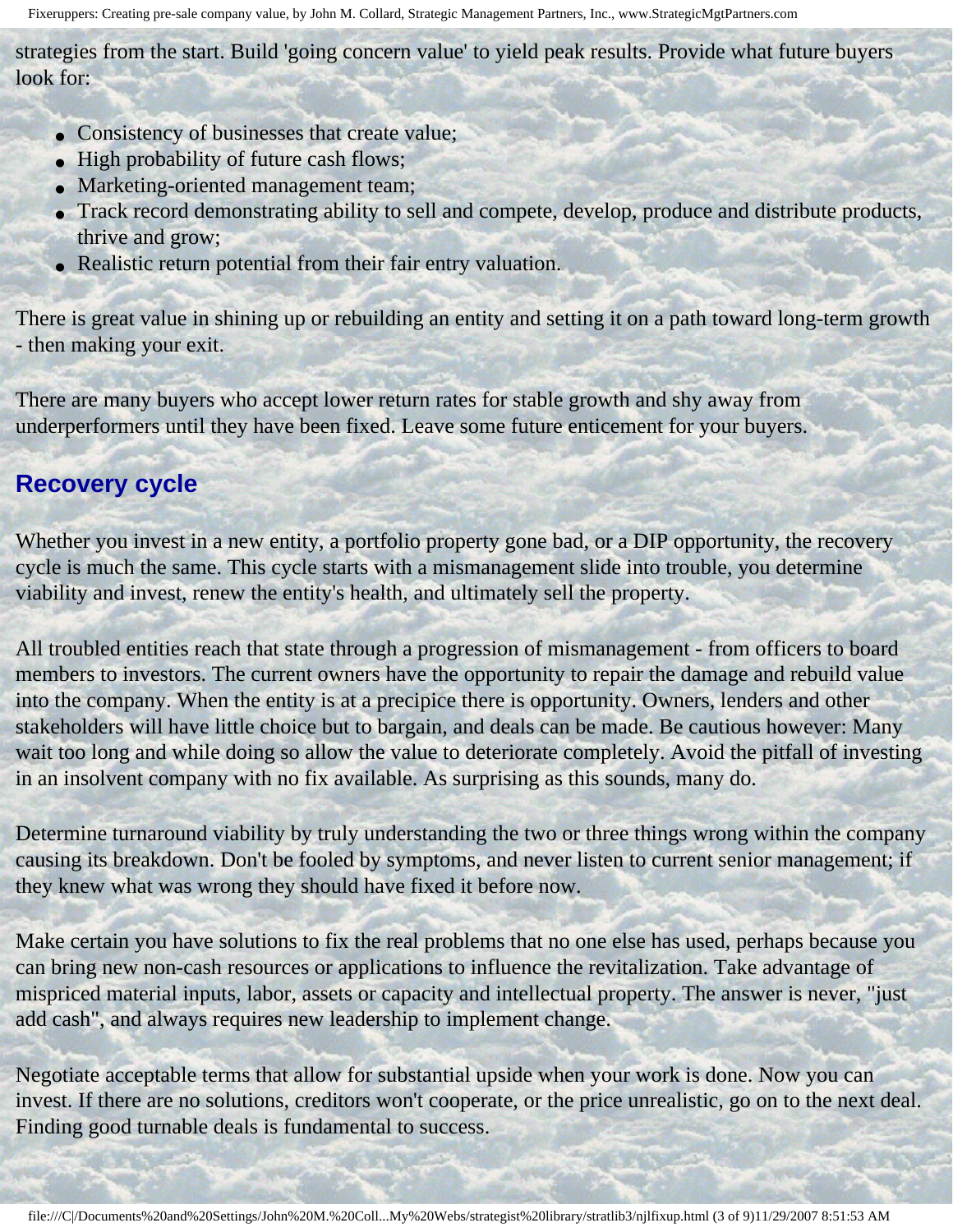#### **Take control**

There must be a successful turn before the entity can be sold. Never leave this to chance. Always take active control of the entity: Passive investing if managed by prior management is like a placebo, and you will lose your investment. Passive positions are only acceptable if they contribute to an investor pool with an active lead participation.

Many equity investors approach an under-performer in their own portfolio by applying strictly financial considerations. These same financial investors compound their problems when they take control of their company to determine salvageability or whether it's a candidate for sale or liquidation. When sold, which is often the case, they write-off their investment. The scenario reveals a fundamental problem: Purely financial consideration is not enough when an operational or revenue-driven turnaround is required. While many investors have run financial or investing institutions, few have run companies as well and are ill equipped to do so. This certainly leads to opportunity for those who can run them.

Substantial value is derived from investors with senior operating leadership experience in their background. They can determine whether one strategy or another can affect the revitalization, and why others didn't work in the past. Many private equity firms and hedge funds are adding operating executive (CEO) talent to complement their managing partners.

Thomas Paine said, "Lead, follow or get out of the way." When there is an underperforming entity, it is time for existing management to get out of the way. They guided company in this mismanagement slide. Why allow them to further complicate the situation?

#### **Process of recovery**

There is a process to guide an entity through corporate renewal. It involves utilizing a transferable set of skills to revitalize the property and restore it to a sale-worthy state. Then sell the entity and realize returns.

#### **Bring leadership**

Focus on value creation and guide the company to a new plateau. Your advantage is that of an objective focus, untarnished by the situation at hand. You bring a perspective that does not reside within the company because the players lack experience with their new situation. You are the teacher, the stakeholders are the pupils and together you rebuild in a new direction. You effectively manage "change control."

Install a CEO with transition experience in value-building situations. This leader will demonstrate expertise in:

• Managing crisis, transition and rebuilding processes;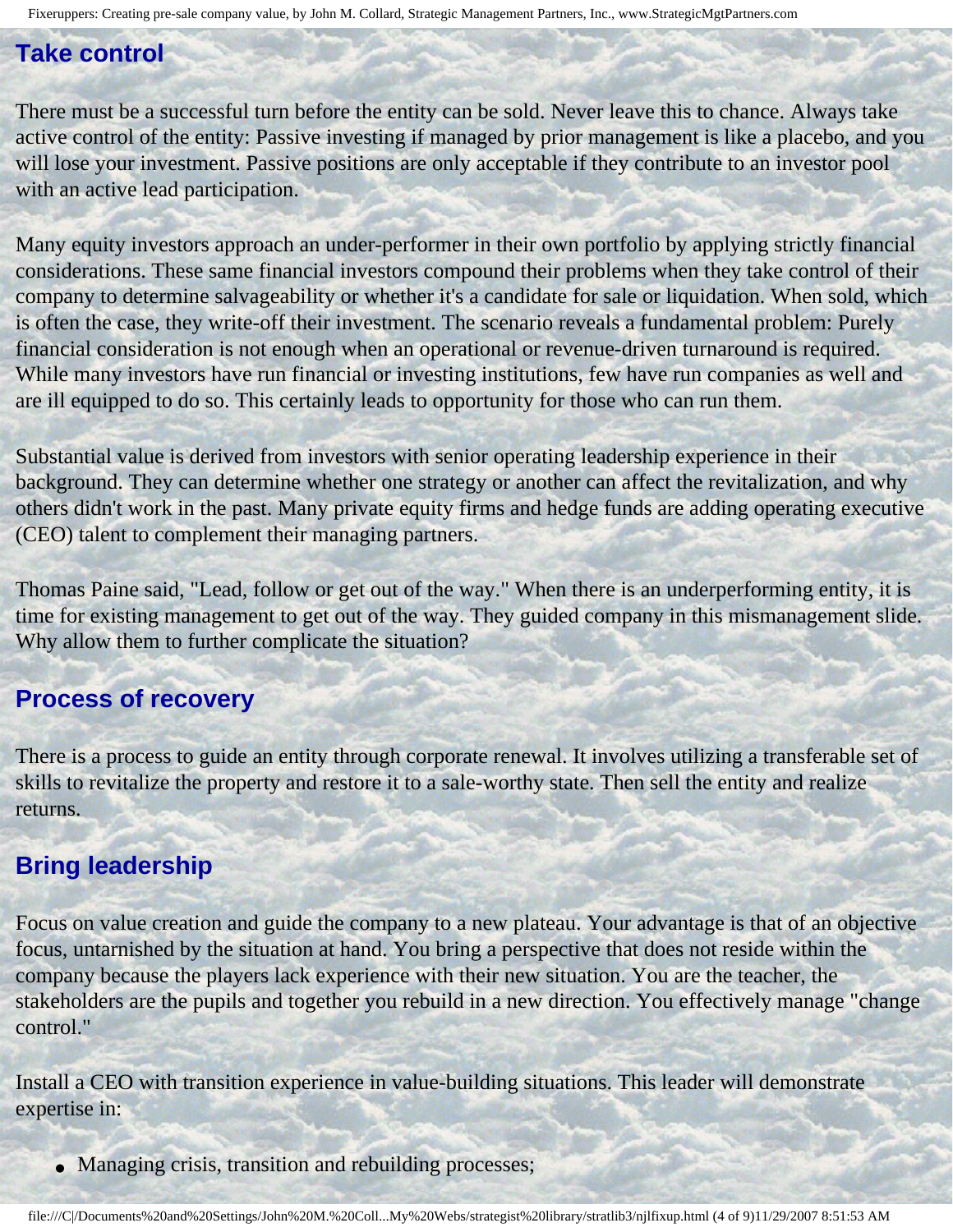- Shaping business strategy and financial structure;
- Developing management talent, building caliber teams, utilizing and growing existing resources;
- Growing sales and market share;
- Maximizing return on capital;
- Linking management performance to ultimate goals;
- Developing incentive-based compensation programs.

This leader must get directly involved in making decisions to achieve the ultimate goal - sale at increased valuation. He must be held accountable for performance and timely results. Most importantly, he must get things moving. On the revenue/sales side, look at where and how revenue is generated and keep it coming. On throughput/production, get product or service out the door. How else can you bill for it?

The final step to complete the turn is to hire a marquee manager to lead the enduring team. This permanent team adds to the value equation.

#### **Set strategy**

.

Your investing goals are a shorter-term high multiple return (for the risk) while allowing ongoing longerterm returns for the buyers providing you an exit. Implement long-term strategies which will survive that exit.

While situations differ, one essential strategy is to drive revenues; growth cannot occur without more sales. The strategy must address the problems plaguing the company and provide a roadmap to revitalization. If all you can do is think of strategies tried before - don't invest.

An effective strategy is key to implementing change. You must establish a new vision, distill this direction into concrete goals and objectives and create a guide for everyone to follow. Rebuilding momentum is critical to success.

#### **Build quality management team**

The value of a company increases sharply with a strong, permanent credible team who can demonstrate their ability to produce consistent sales, profit and cash flow results. Establish continuity in the organization to allow everyone to expect orderly change and opportunity.

Capitalize on available under-utilized human capital - those remaining middle managers. Chances are they are dedicated to the company and its success. Guide them to their next level, and they will take the company the next big step.

#### **Acquire new business/sales**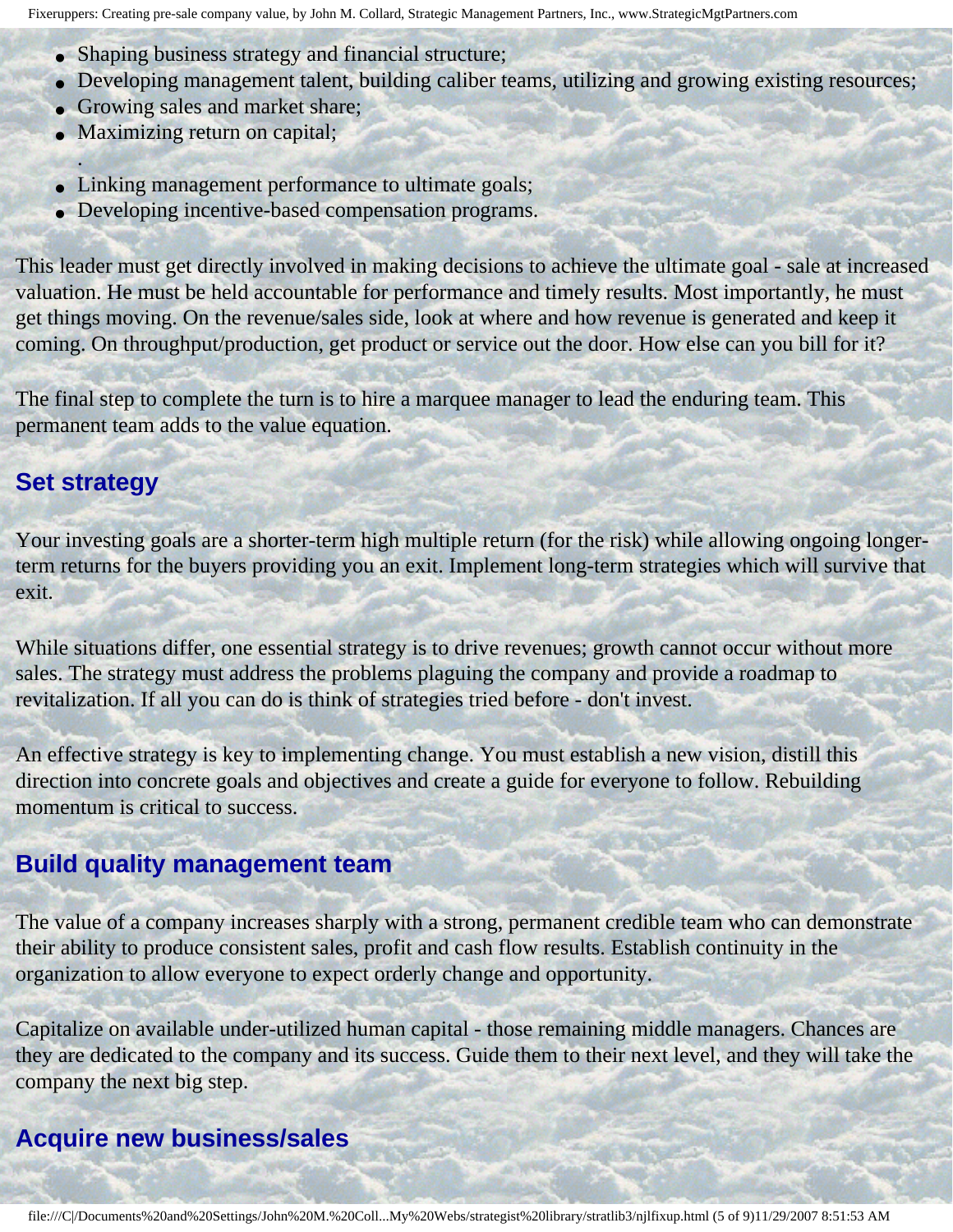There are only two ways to increase sales - sell new products to existing customers, or sell existing products to new customers. Most under-performers have forgotten, or never had, the basics of marketing and promotion. Clearly promote what your products and services can do for your customer to satisfy their needs; differentiate why your product stands apart from the competition.

Become market driven, adapt to changing conditions and improve your competitive position. Deliver only what they are willing to pay for.

#### **Establish sound capital structure**

Create reasons for investors to invest and buyers to buy. A sound strategy with a viable marketplace, efficient delivery and production vehicles coupled with a cohesive management team will entice the investment community. Securing new capital becomes much easier when investors see high probability of return and a viable exit strategy.

As important to infusing cash for working capital needs is to make certain cash won't be diverted into past commitments. Establish relationships with creditors so they will work with the new management team - give them upside when the turn is complete. Consider a "creditor's committee" approach to keep them plugged in and participating. Pre-packaged bankruptcies are also available to ensure cooperation. You can always purchase assets out of bankruptcy to ensure a clean structure, a strategy being utilized more often as buyout funds get more comfortable with the process. In many ways this approach can be considered alternative and complimentary financing.

#### **Implement processes**

Use systems and processes to drive the business and control the day-to-day environment, which allows management to run the critical elements of the company. Many managers waste time on tasks where results would be essentially the same, managed or not. Focus on the important things - controlling cash and costs, increasing sales and enhancing value creation. Manage these.

Processes define guidelines and expectations - watch for the benefits derived from communicating what is expected. This will re-establish delegation of authority and expectation to those who can turn the events of the company. When results are recurring this stimulates value.

#### **Nurture resources**

Leverage all resources -people/facilities/advisors - to complete the turn. Often the key resource is the employee: Set up an incentive structure paying only when they accomplish the goals set forth in your long-term strategy. A robust incentive structure shares the risk; if successful all will gain. If not, you're not subsidizing poor performance. Your incentive for investing is return when the sale occurs. Their incentive should be based on performance that will take the company beyond its sale. After all, they are a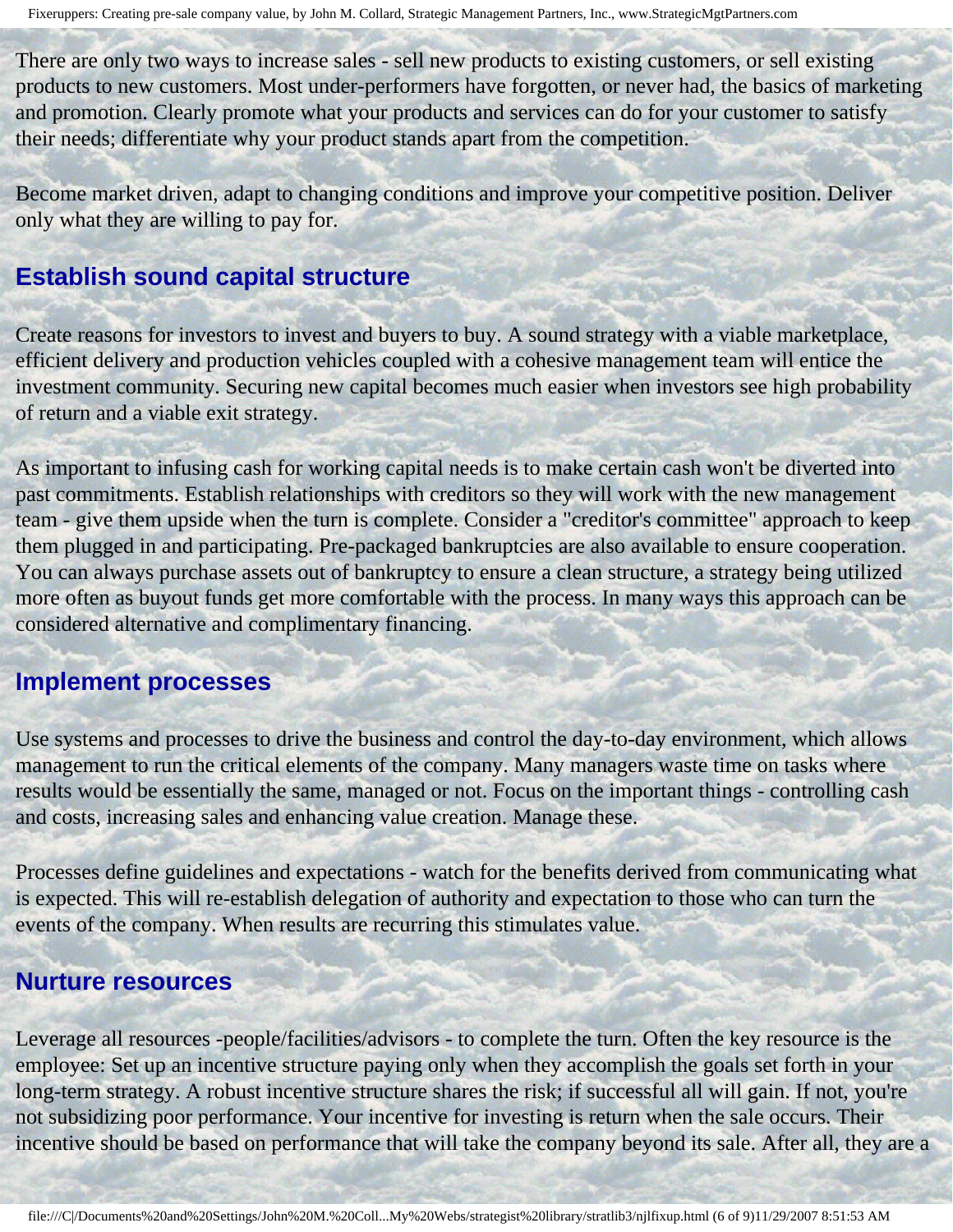key asset your buyer is looking for.

#### **Exit**

Know when to 'cash-out'. The greatest ROI comes when the turn is complete and the company is ready for the next tranche to fund growth. At this point there are many new investors who will want to participate.

Remember:

*+*

*+*

*+*

*E* arnings and cash capacity

achieved  $X$  multiple on investment

demonstrated *I* mprovements

*\_\_\_\_\_\_\_\_\_\_\_\_\_\_\_\_\_\_\_\_\_\_\_\_\_*

functioning management *T* eam in place

*=* time to sell.

#### **Summary**

Success in investing recognizes that a small *Xr* growth in revenues can yield many *Xn* returns on invested equity. Revenue in excess of controlled fixed costs drops substantial incremental profits [cash] to the bottom line, which in turn drives valuation.

Leverage opportunities to take advantage of distressed level asset pricing in distressed situations; the risk to reward ratio is high. Take operating control in all entities to make certain that those decisions that few understand are made to influence the Xn multiple outcome. Install leadership with extensive experience and success records revitalizing and restructuring entities, operating and executing financially successful exit strategies.

<span id="page-6-0"></span>*Buy, invest, manage, renew* with one thing in mind - maximizing value for resale. When the process is completed, only one result can occur: Value creation and *Xn* multiple returns. NEW JERSEY LAWYER

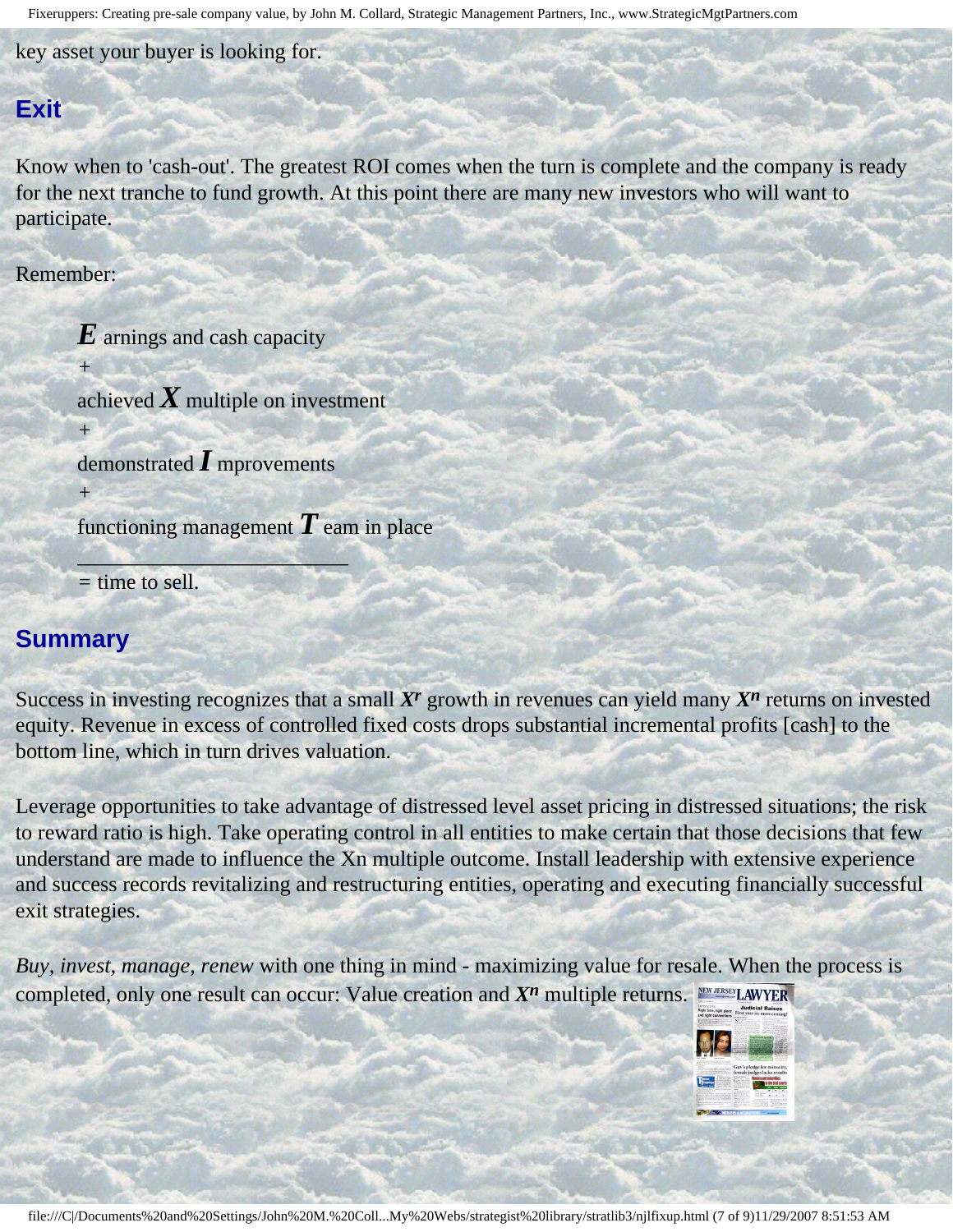## **Other Versions**

*[New Jersey Lawyer Archives of Article](http://www.njlnews.com/articles/2007/06/22/in_re_magazine/f6-collard.txt) [New Jersey Lawyer Archives of Article, Print Version](http://www.njlnews.com/articles/2007/06/22/in_re_magazine/f6-collard.prt) [New Jersey Lawyer Archives of Article, Alternate PDF Version](http://members.aol.com/stratlib3/njlfixp.pdf)* 

*This article is being reprinted and presented with permission. This link to the New Jersey Lawyer Archives is provided as a courtesy, but may expire without notice if the article is deleted from the Archives by the journal's publisher.*

## <span id="page-7-0"></span>**About the Author**

**John M. Collard** is chairman of Strategic Management Partners, Inc., a turnaround management firm based in Annapolis, maryland, and specializing in interim executive leadership and investing private equity in underperforming companies. He is past chairman of the Turnaround Management Association and brings 35 years senior operating leadership, \$85M asset recovery, 40+ transactions worth \$780M, and \$80M fund management expertise to advise company boards, institutional and private equity investors, and governments. For more information about Strategic Management Partners, call (410) 263- 9100 or log on at www.StrategicMgtPartners.com

*[Sections](#page-0-2) [Index](#page-0-3) [Contact](#page-8-0)*

### <span id="page-7-1"></span>**About the Firm**

**Strategic Management Partners** has substantial experience advising corporations and individuals on the strategic and mechanical issues of corporate development and governance, operating management and turnarounds for asset recovery. Our principal has over 30 years experience in P/L Management, Strategic Planning and Repositioning, M&A for Strategic Advantage, Finance, Investing, Raising Funds, Sales/Business Development, Building Selling and Marketing Teams, and Operational Auditing = In Public  $&$  Private companies = In healthy and crisis situations.

We work with and support the equity capital community to provide assessment studies to determine the situation, planning and strategy development to direct the company, crisis management to oversee that assets are not squandered away, workout teams that recover assets, and board level oversight to keep the client headed in the right direction.

We seek strategic alliances with private equity and recovery funds.

*[Sections](#page-0-2) [Index](#page-0-3)*

We welcome constructive inquires. More information is available if required.